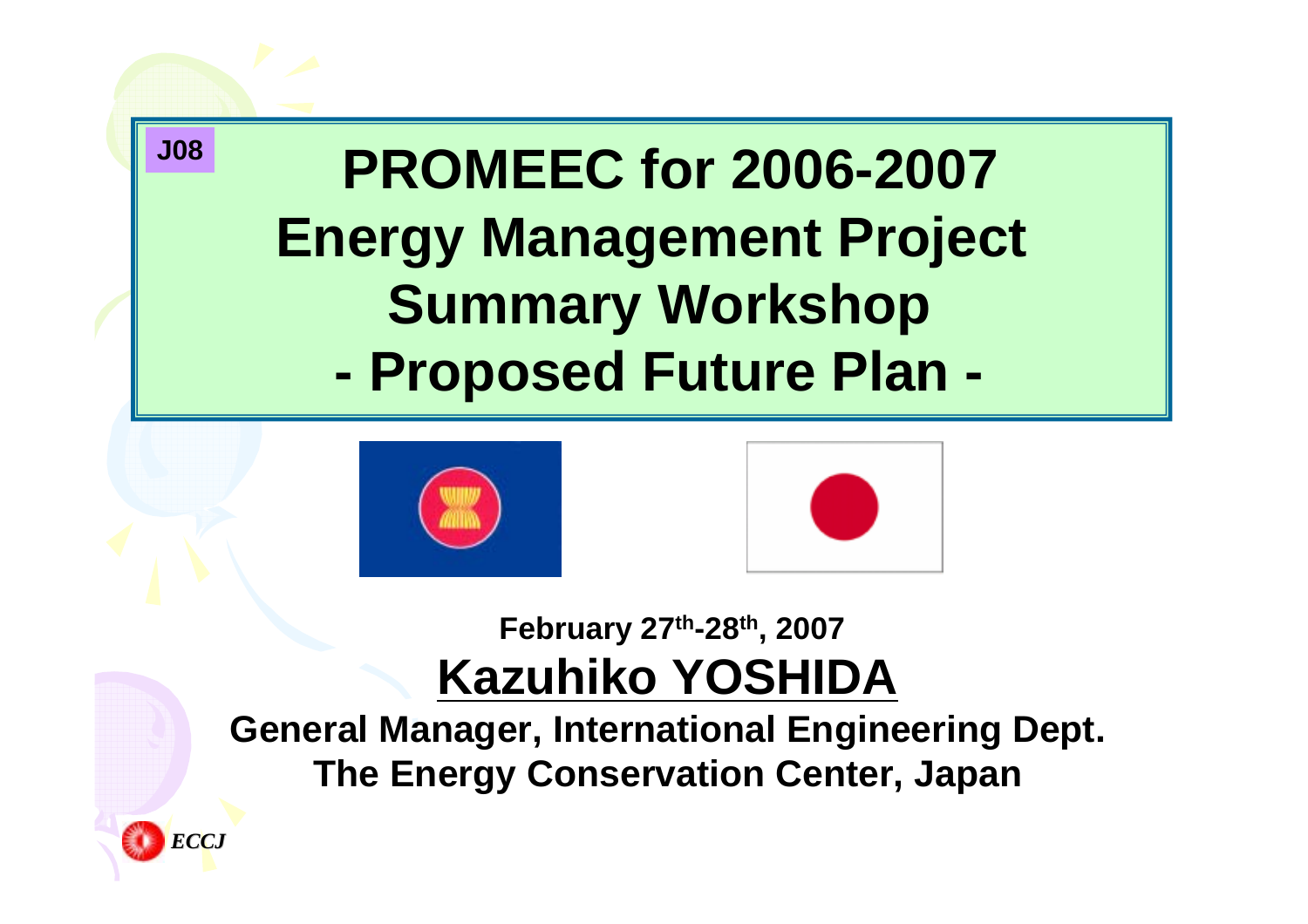### **1. Project Status of 2007-2008 4th Year (Newly Established in 2004)**

## **Results of Activities in 2006 – 2007**

- **(1) Intensive Seminar-Workshop and Visits to Companies etc. at 7 Countries** 
	- **PR and discussion of "ASEAN Energy Management System"**
	- **Request to Cooperate to and Participate in Programs / Activities of "ASEAN Energy Management System" and PROMEEC Projects**

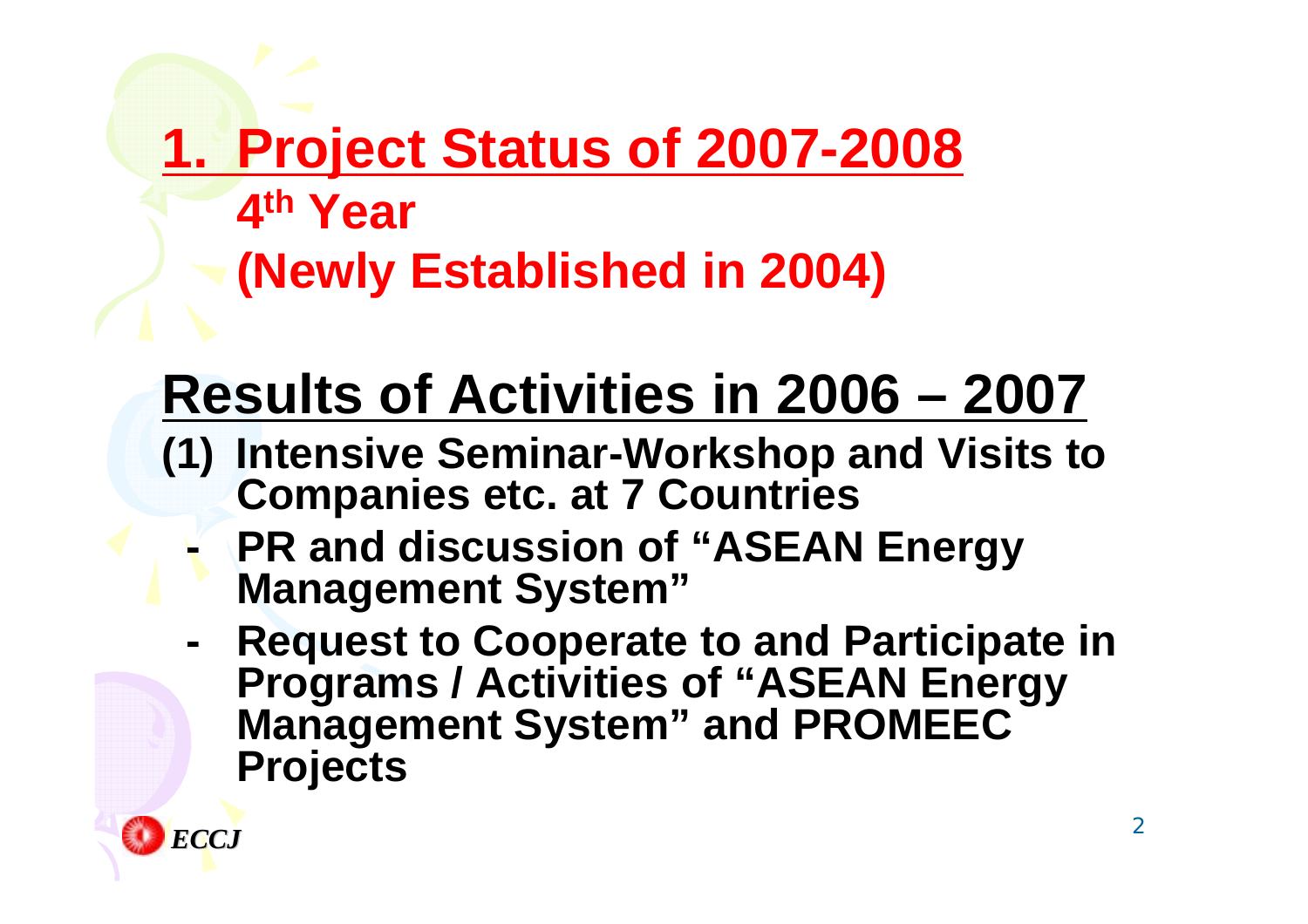## **Results of Activities in 2006 – 2007**

- **(2) 1st BOJ Meeting and "Research Forum in Japan"**
	- **The Following for "ASEAN Award System of Best Practices in Energy Management for Industries and Buildings"**
	- **Finalization and Approval of Implementation Plan**
	- **Establishment of Evaluation Guideline**
	- **Finalization of Application Form**
	- **Preparation for Announcement of 1st Application**

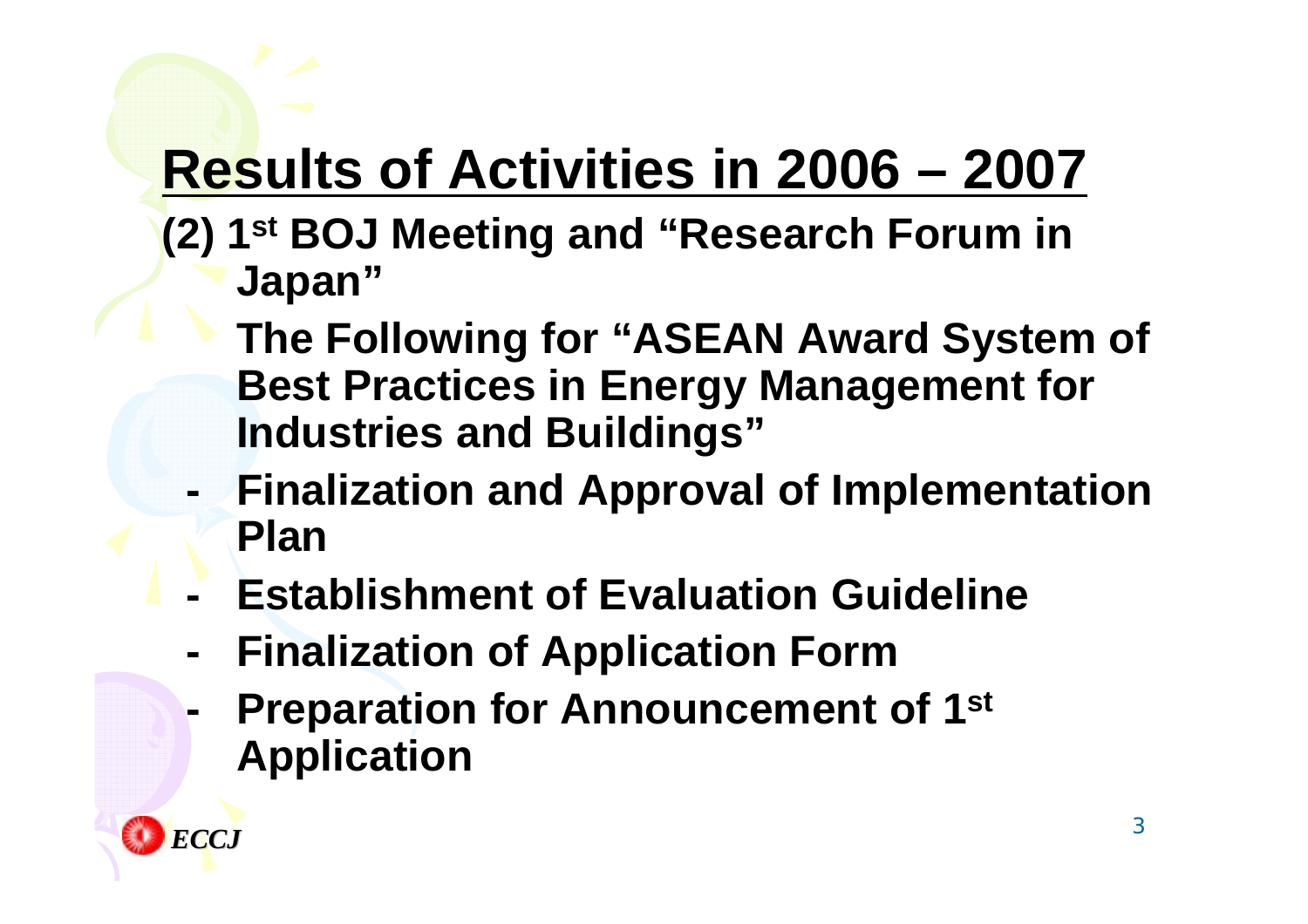# **Major Achievements in 2006 – 2007**

**Started Some Key Functions of "ASEAN Energy Management System" as Follows :**

- **(1) Started The 1st Application of "ASEAN Award System of Best Practices in Energy Management for Industries and Buildings"**
- **(2) Developed Information System for "Technical Directory" and "In-House Database" Prepared in Industry/Building Pro.**
- **(3) Prepared "Energy Management Handbook" (Draft)**
- **(4) Developed Plan of System to Utilize the Existing Organizations**
- **(5) Expanded Network of Cooperators**

*ECCJ*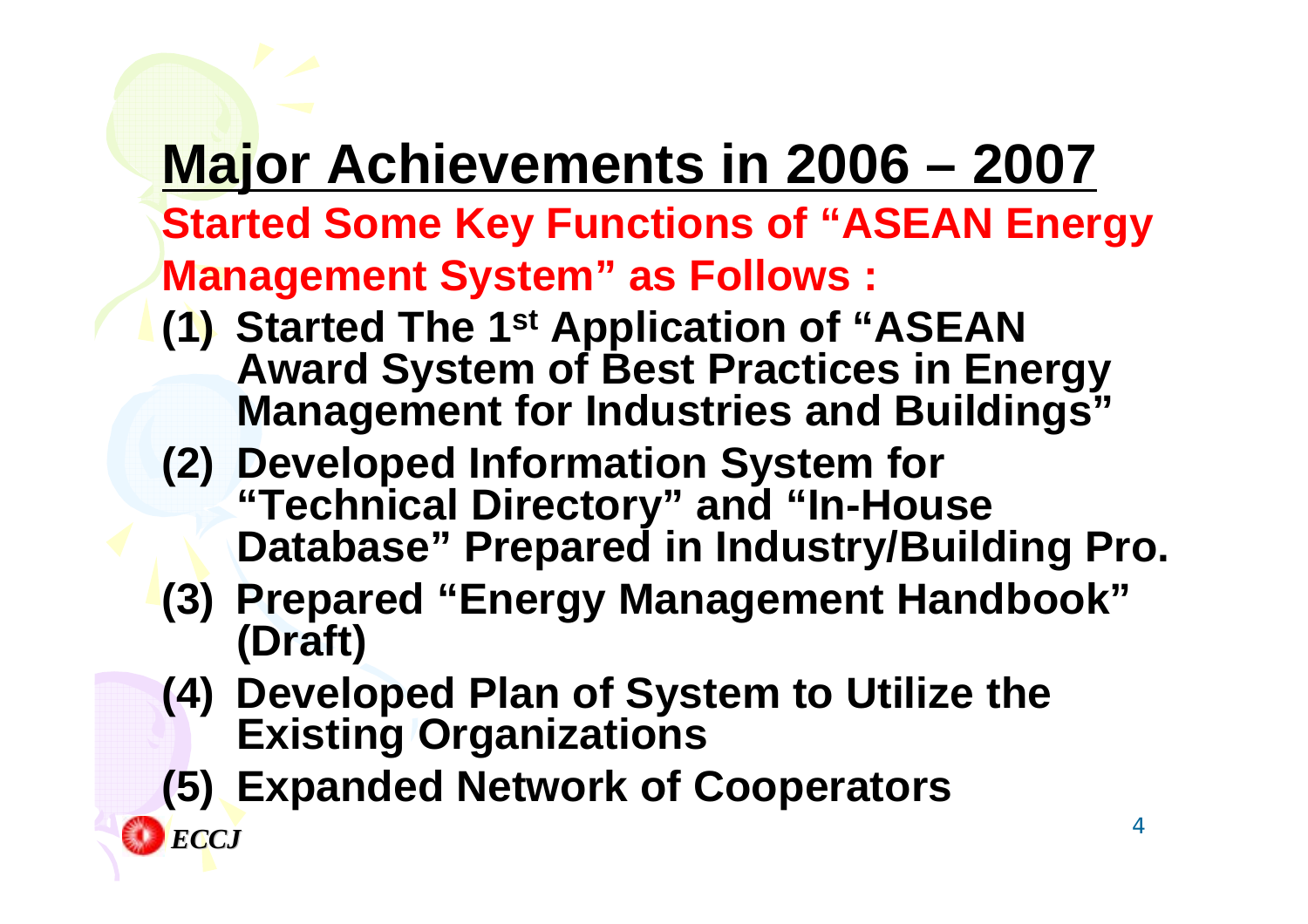## **2. Basic Direction for 2007-2008**

**Activities Based on The Plan of "ASEAN Energy Management System"**

- **(1) Smooth Operation of "ASEAN Award System of Best Practices in Energy Management for Industries and Buildings**
- **(2) Start-up The System to Utilize The Existing Implementing Organizations**
- **(3) Preparation / Development of Handbooks and Directories as Follows**
- **1) "Energy Management Handbook" (Completion)**
- **2) Preparation for Trial Use of The E.M. Handbook with In-House Database and Technical Directory at Cooperation Factories and Buildings**
- **3) Development of e-Directory and Other Handbooks**
- **(4) Preparation of One-Stop Guidance, etc.**

*ECCJ*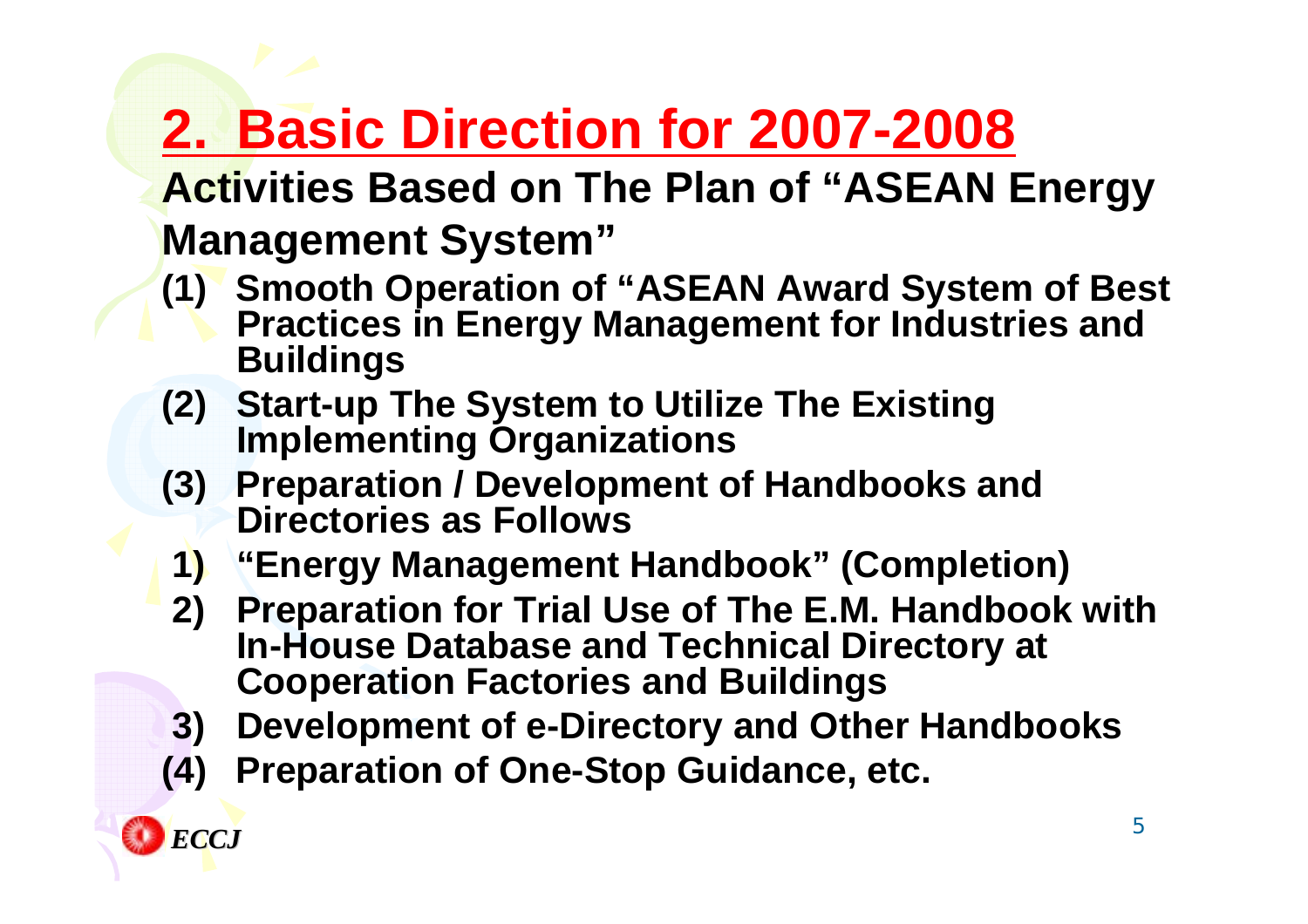## **Updated General Schedule**

| <b>Phase</b>     | <b>Main Activities</b>   | 2004                   | 2005 | 2006- | 2007 | 2008           | <b>After</b> |
|------------------|--------------------------|------------------------|------|-------|------|----------------|--------------|
|                  |                          |                        |      |       |      |                | 2009         |
| Phase - 1        | <b>Investigation /</b>   |                        |      |       |      |                |              |
|                  | <b>Study Concept</b>     |                        |      |       |      |                |              |
| <b>Prepare</b>   | <b>Develop Specific</b>  |                        |      |       |      |                |              |
| <b>Basic</b>     | <b>Plan</b>              |                        |      |       |      |                |              |
| <b>Functions</b> | <b>Prepare / Work</b>    |                        |      |       |      |                |              |
|                  | <b>Functions</b>         |                        |      |       |      |                |              |
|                  | <b>Verification of</b>   |                        |      |       |      | П              |              |
|                  | <b>Result</b>            |                        |      |       |      | $\blacksquare$ |              |
| <b>Phase - 2</b> | <b>Study / Prepare /</b> |                        |      |       |      |                |              |
|                  | <b>Add Functions</b>     |                        |      |       |      |                |              |
|                  |                          |                        |      |       |      |                |              |
| <b>ECCJ</b>      |                          | <b>Important Year!</b> |      | 6     |      |                |              |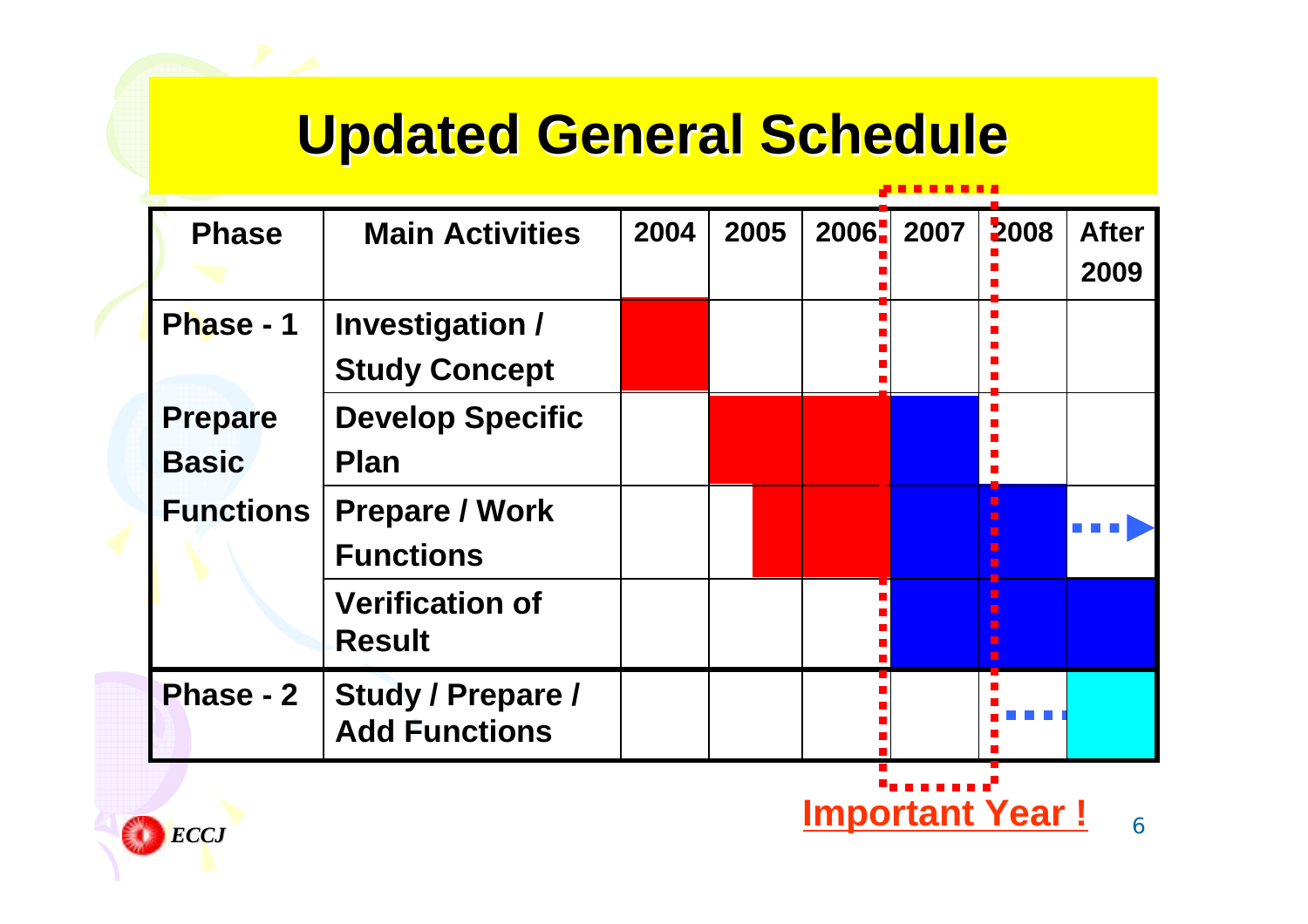#### **Updated Plan for 2007 -2010**

| <b>Project</b> | <b>Phase</b>                   | <b>Activities</b>                                           | 2007-08                             | 2008-09         | 2009-10 |  |
|----------------|--------------------------------|-------------------------------------------------------------|-------------------------------------|-----------------|---------|--|
| <b>Energy</b>  | Step 1                         | <b>Develop Further Specific</b><br><b>Plans</b>             | <b>Continue</b>                     |                 |         |  |
| Manage.        | <b>Prepare</b><br><b>Basic</b> | <b>Verification / Feedback</b>                              |                                     |                 |         |  |
|                | <b>Func-</b>                   | - Operating Award System<br>for Best Practice in E.M.       | <b>Continue</b>                     |                 |         |  |
|                | tion                           | - System for Dissemination                                  | <b>Start System</b>                 |                 |         |  |
|                |                                | - Develop System to Utilize<br>Exist. Org.                  | <b>Start Trial</b><br><b>System</b> | <b>Finalize</b> |         |  |
|                |                                | - Functioning System                                        |                                     |                 |         |  |
|                |                                | Development of Info. Sys.<br><b>Preparation of E.M. HB.</b> | <b>Start Trial</b>                  | <b>Finalize</b> |         |  |
|                | Step <sub>2</sub>              | <b>Study / Prepare / Add</b><br><b>Functions</b>            |                                     |                 |         |  |
|                |                                | <b>Develop Additional</b><br><b>Functions</b>               |                                     |                 |         |  |
|                |                                | <b>Operation of ASEAN EM</b><br><b>System</b>               | Ramp-up                             | Tune-up         |         |  |

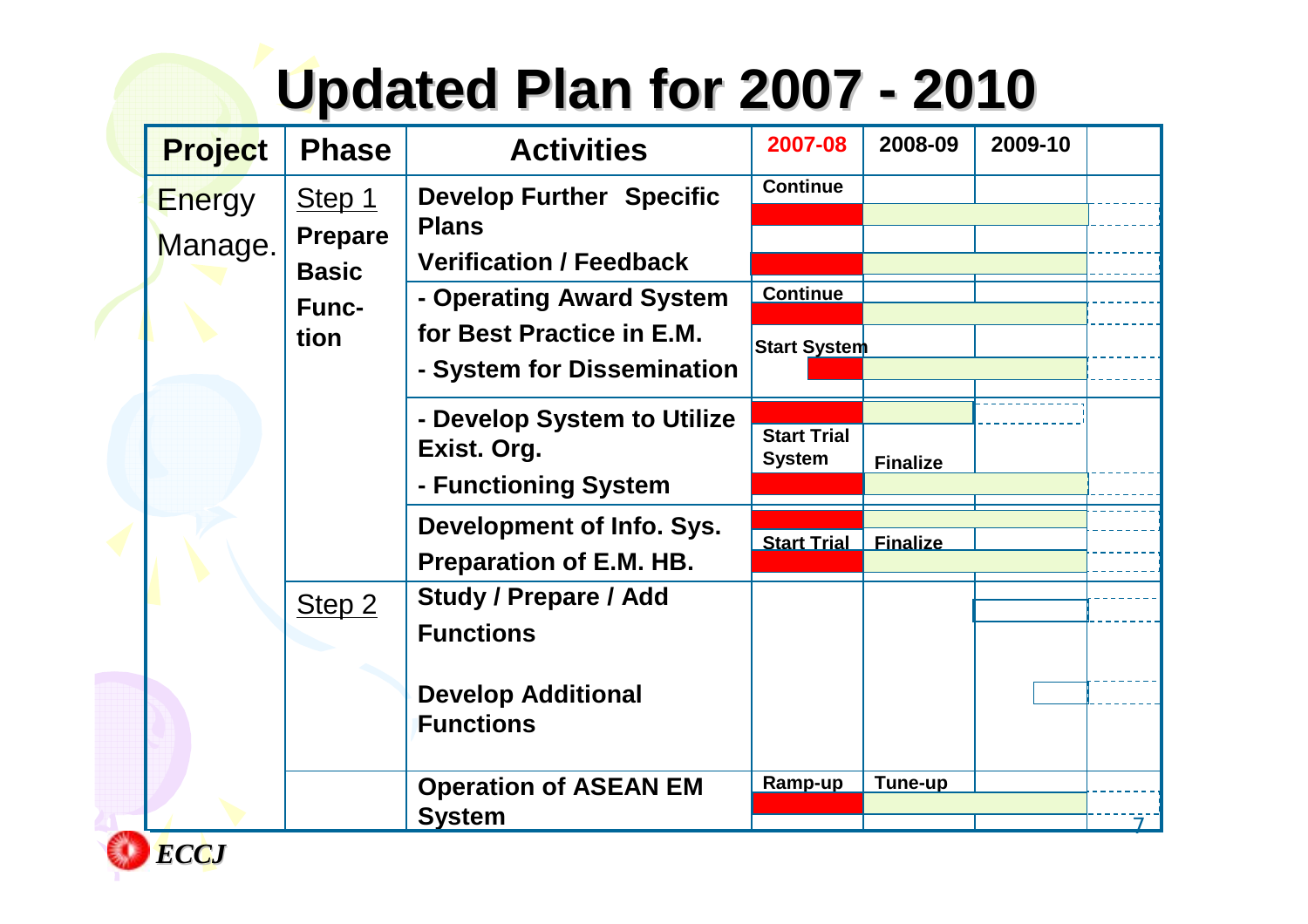#### **3. Proposed Activities for 2007-2008**

- **1. "Award System for Best Practice in E.M. for Industries / Buildings"**
- **(1) Completion of 1st Competition**
	- **June 2007 : BOJ**
	-
	- **July 2007 : Announcement of Winners (AMEM)**
- **(2) Start 2nd Competition**
- **(3) Establish Information System to Publish Awarded Cases (ACE Website)**
- **(4) Follow-up in ASEAN by Visiting Companies**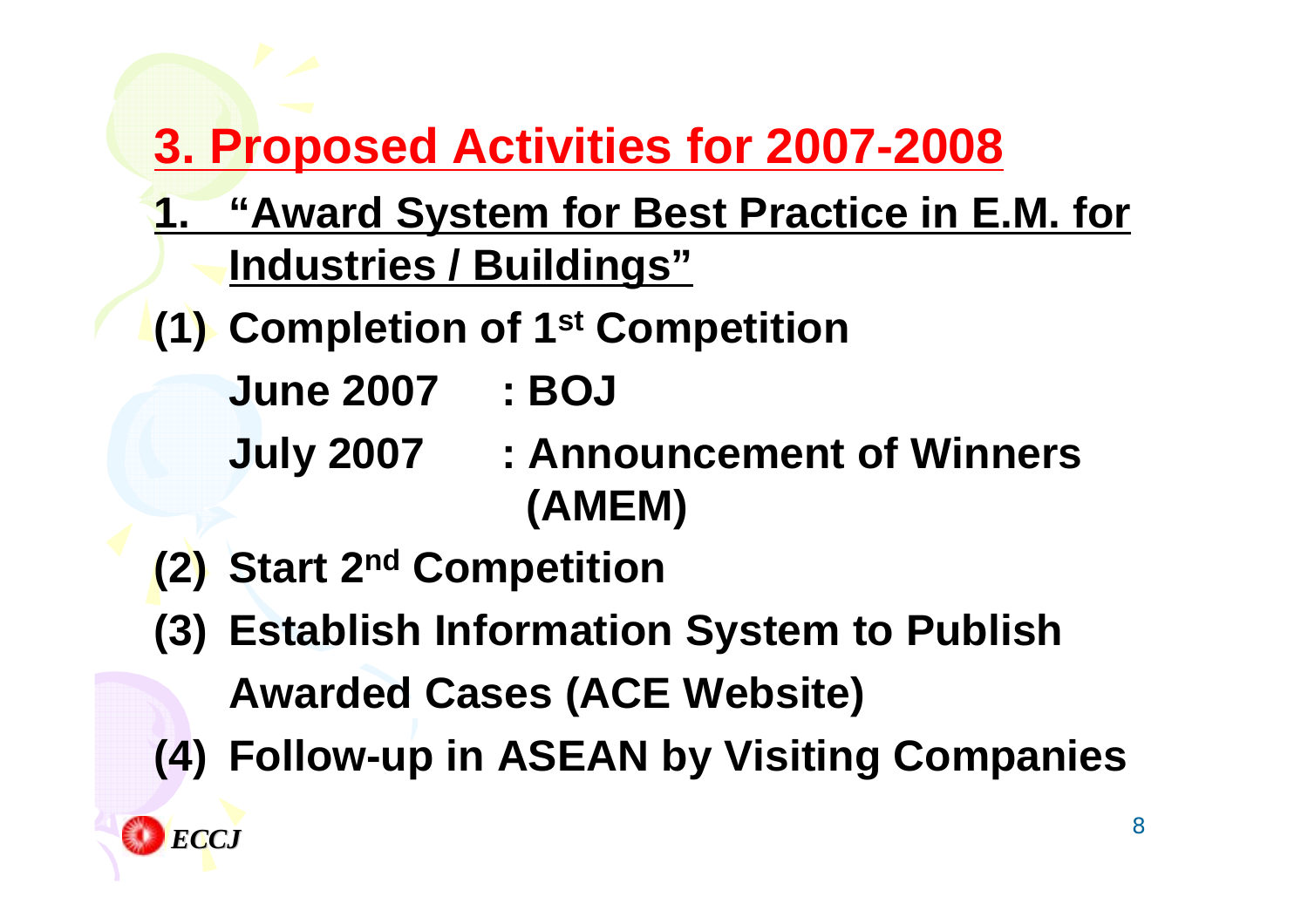#### **3. Activities for 2007-2008 (Continued)**

- **2. Start-Up System to Utilize The Existing Implementing Organizations**
- **(1) Preparation of System by ACE / ECCJ in ACE Website**
- **(2) Trial Operation and Improvement of System**
- **3. Complete Energy Management Handbook**
- **(1) Completion of Handbook**
- **(2) Trial Use with In-house Database and Technical Directory in Cooperating Companies and Follow-up by ECCJ Experts to Reflect Results**
- **4. Preparation of e-Directory of Technology Suppliers for EE&C including ESCOs**

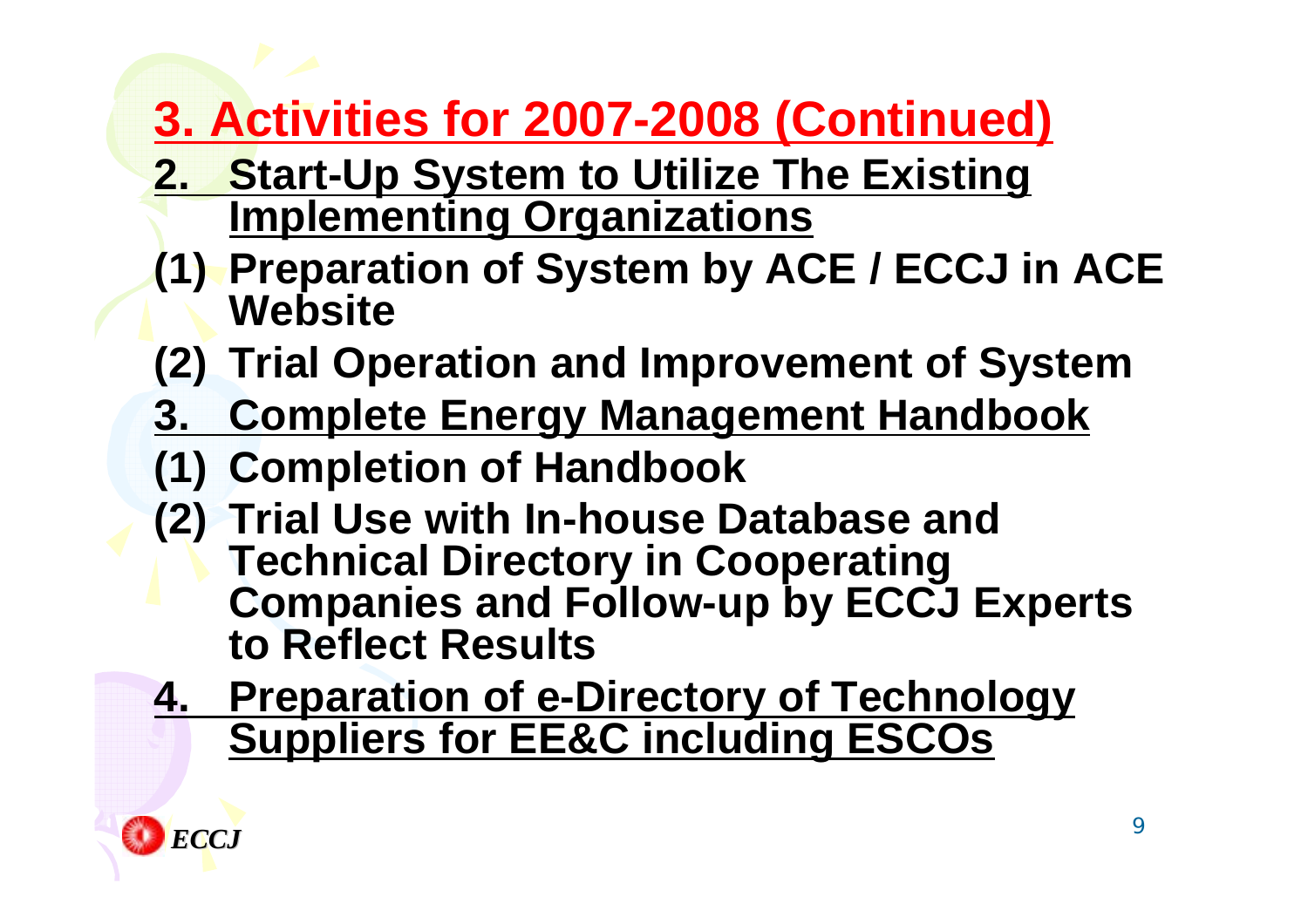#### **3. Activities for 2007-2008 (Continued)**

- **5. Development of Total System**
- **(1) Information System to Disseminate Tools for Energy Management**
- **(2) Preparation of "One-Stop Guidance"**
- **6. Expansion of of Cooperative Companies and Organizations as Not only Users of "ASEAN E.M. System" But Also Information Sources**

**"PROMEEC Family Network"!!** *ECCJ*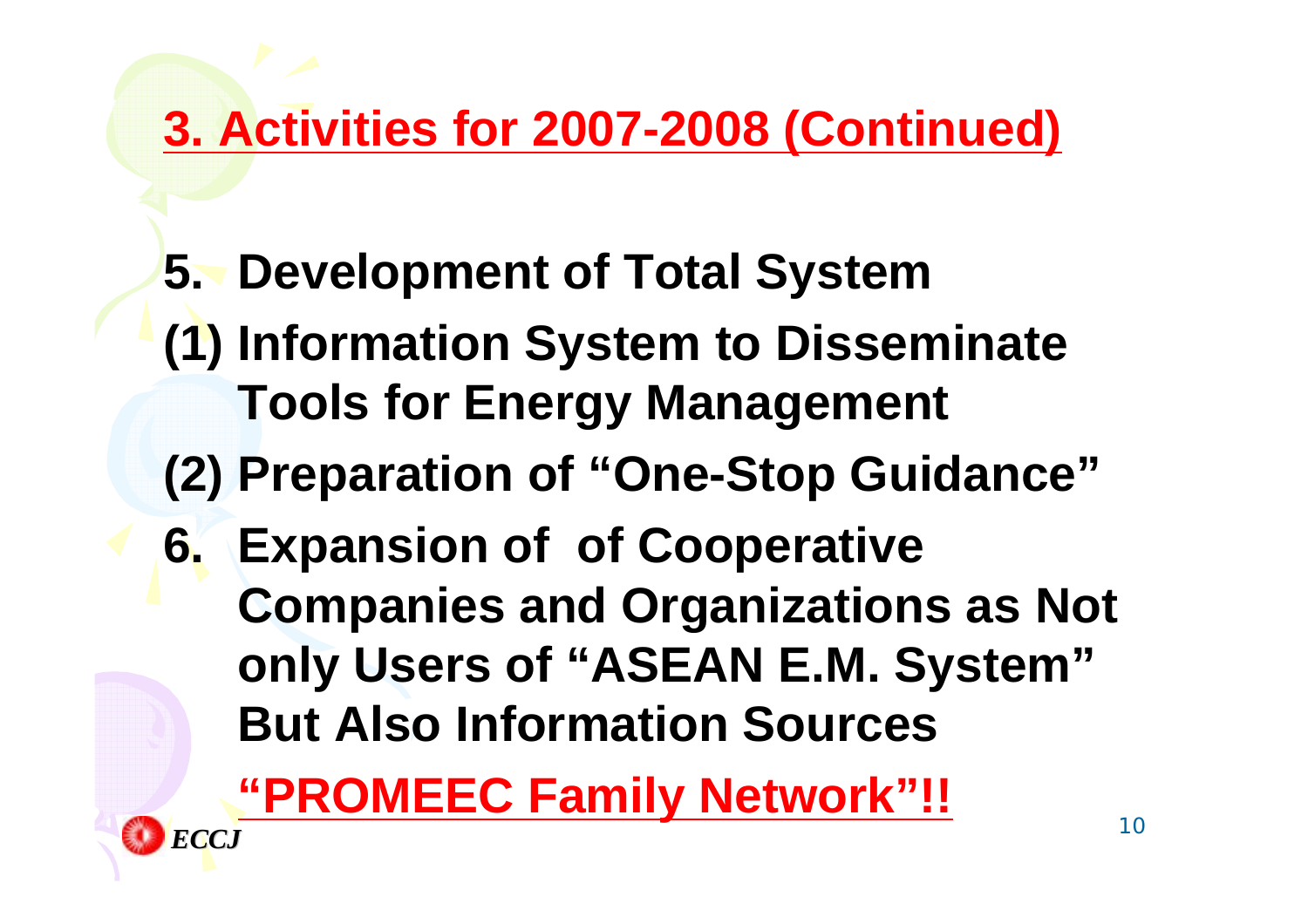#### **4. Proposed Activities in ASEAN**

- **Activities as Follows at 6 Countries (Max.) 1. Intensive Seminar-Workshop**
- **(1) Introduce and Discuss Functions / Programs of "ASEAN E.M. System"**
- **(2) Encourage Participants to Join Programs / Activities of PROMEEC and "PROMEEC Family Network"**
- **2. Visit to Factories and Buildings**
- **(1) Same Purpose as Item 1**
- **(2) Advice on Trial Use of E.M. Handbook or Follow-up at Awarded Companies** *ECCJ*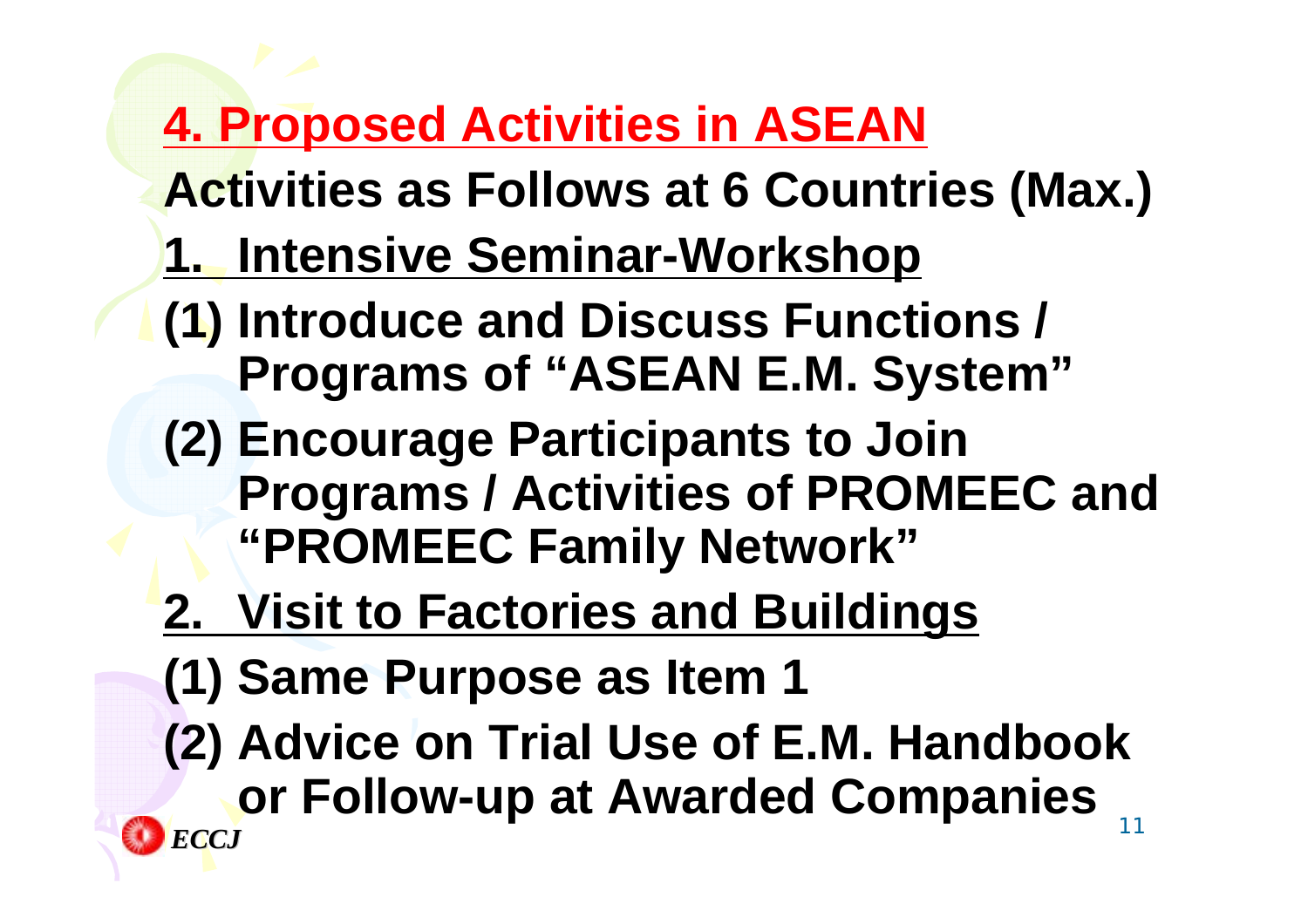#### **4. Proposed Activities in Japan**

## **3. Research Forum in Japan**

- **(1) Improvement in Operation and Evaluation Guideline of The Award System by Analyses of Results of The 1st Competition**
- **(2) Improvement in Functions, Programs and System of "ASEAN E.M. System" Considering User-friendliness**

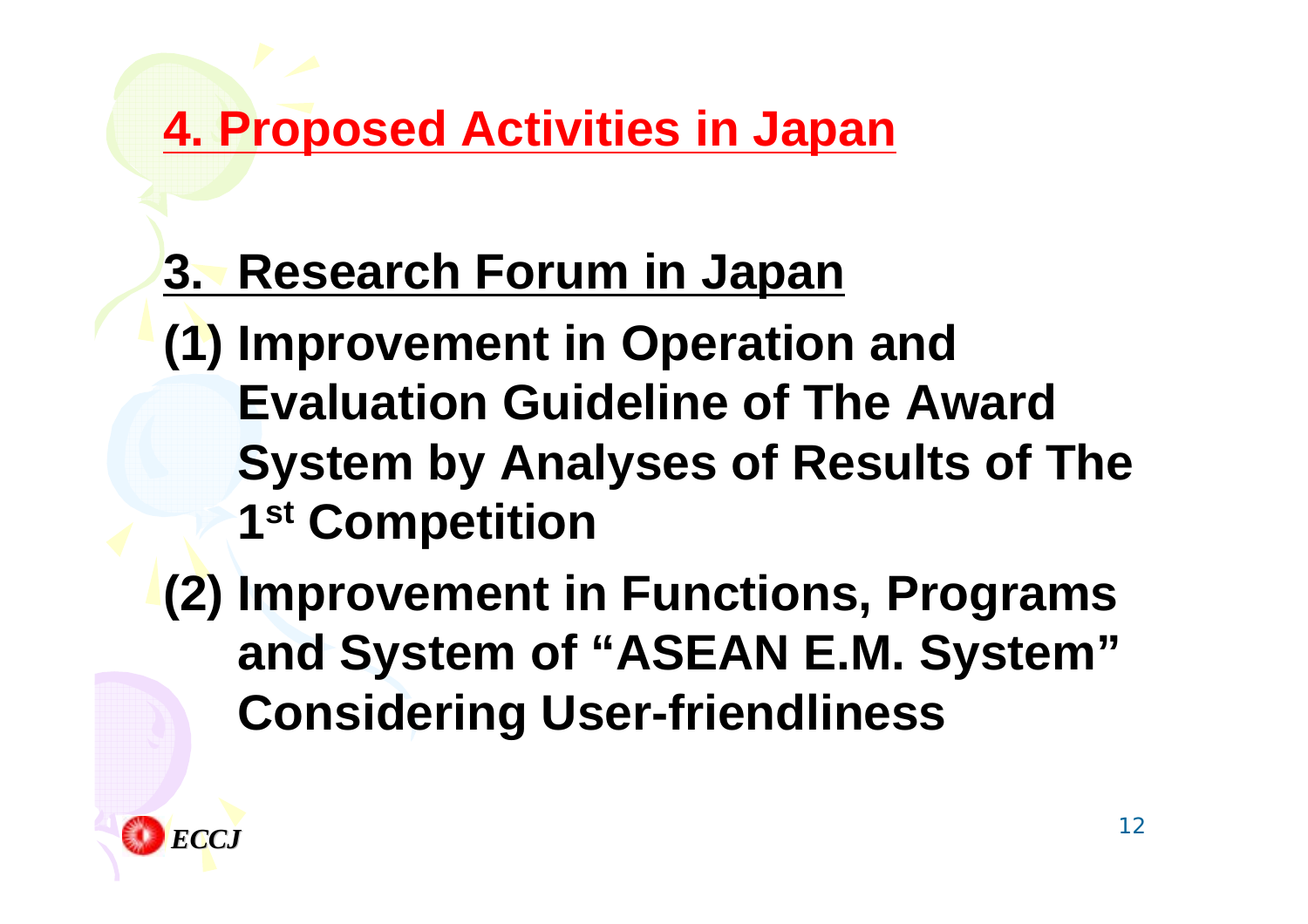#### **Proposed Basic Time Schedule for 2007 Proposed Basic Time Schedule for 2007 - 2008**

| <b>Project / Activities</b>                           |                                                                                                                                                                                                                                                                                                                                                                                                       |  |              |  |      |  |  |      |  |  |               | 2007 |                                             |  |  |  |  |  |  |  |  |  |          | 2008 |  |              | <b>Remarks</b>                                             |  |  |
|-------------------------------------------------------|-------------------------------------------------------------------------------------------------------------------------------------------------------------------------------------------------------------------------------------------------------------------------------------------------------------------------------------------------------------------------------------------------------|--|--------------|--|------|--|--|------|--|--|---------------|------|---------------------------------------------|--|--|--|--|--|--|--|--|--|----------|------|--|--------------|------------------------------------------------------------|--|--|
|                                                       |                                                                                                                                                                                                                                                                                                                                                                                                       |  | April<br>May |  | June |  |  | July |  |  | <b>August</b> |      | September October November December January |  |  |  |  |  |  |  |  |  | February |      |  | <b>March</b> |                                                            |  |  |
| (Ov <mark>e</mark> rall<br>А.<br>В.<br>C.<br>D.<br>F. | Development of Detailed Project Plans / Preparatory Work<br><b>Contract with ACE</b><br><b>Preparation to Start Projects</b><br>Inception Workshop<br><b>Implantation of Projects</b><br>Post Workshop                                                                                                                                                                                                |  |              |  |      |  |  |      |  |  |               |      |                                             |  |  |  |  |  |  |  |  |  |          |      |  |              |                                                            |  |  |
|                                                       | G. Preparation of Report<br>3-Project Management                                                                                                                                                                                                                                                                                                                                                      |  |              |  |      |  |  |      |  |  |               |      |                                             |  |  |  |  |  |  |  |  |  |          |      |  |              |                                                            |  |  |
|                                                       | (1) Planning / Preparation / Evaluation<br>(2) Coordination Meeting in Indonesia or Japan<br>(3) Inception Workshop<br>(4) Post Workshop                                                                                                                                                                                                                                                              |  |              |  |      |  |  |      |  |  |               |      |                                             |  |  |  |  |  |  |  |  |  |          |      |  |              |                                                            |  |  |
|                                                       | 3. PROMEEC (Energy Management)                                                                                                                                                                                                                                                                                                                                                                        |  |              |  |      |  |  |      |  |  |               |      |                                             |  |  |  |  |  |  |  |  |  |          |      |  |              |                                                            |  |  |
|                                                       | (1) Devekop Detailed Plan / Arrange for Site Activity /<br><b>Develop</b>                                                                                                                                                                                                                                                                                                                             |  |              |  |      |  |  |      |  |  |               |      |                                             |  |  |  |  |  |  |  |  |  |          |      |  |              |                                                            |  |  |
|                                                       | (2) BOJ for Award System (Energy Management)<br>(3) 1st Site Activities (Intensive Seminar-Workshop / Visits<br>to Companies)<br>(4) 2nd Site Activities (Intensive Seminar-Workshop / Visits<br>to Companies)<br>(5) Research Forum in JP (Improvement in Award System /<br><b>ASEAN EM System)</b><br>(6) 3rd Site Activity (Summary&Post Workshop)<br>(7) Preparation of Report (Japanese Version) |  |              |  |      |  |  |      |  |  | (Ceremony)*   |      |                                             |  |  |  |  |  |  |  |  |  |          |      |  |              | AMEM<br><b>Activities</b><br>in Max. 6<br><b>Countries</b> |  |  |
|                                                       |                                                                                                                                                                                                                                                                                                                                                                                                       |  |              |  |      |  |  |      |  |  |               |      |                                             |  |  |  |  |  |  |  |  |  |          |      |  |              |                                                            |  |  |